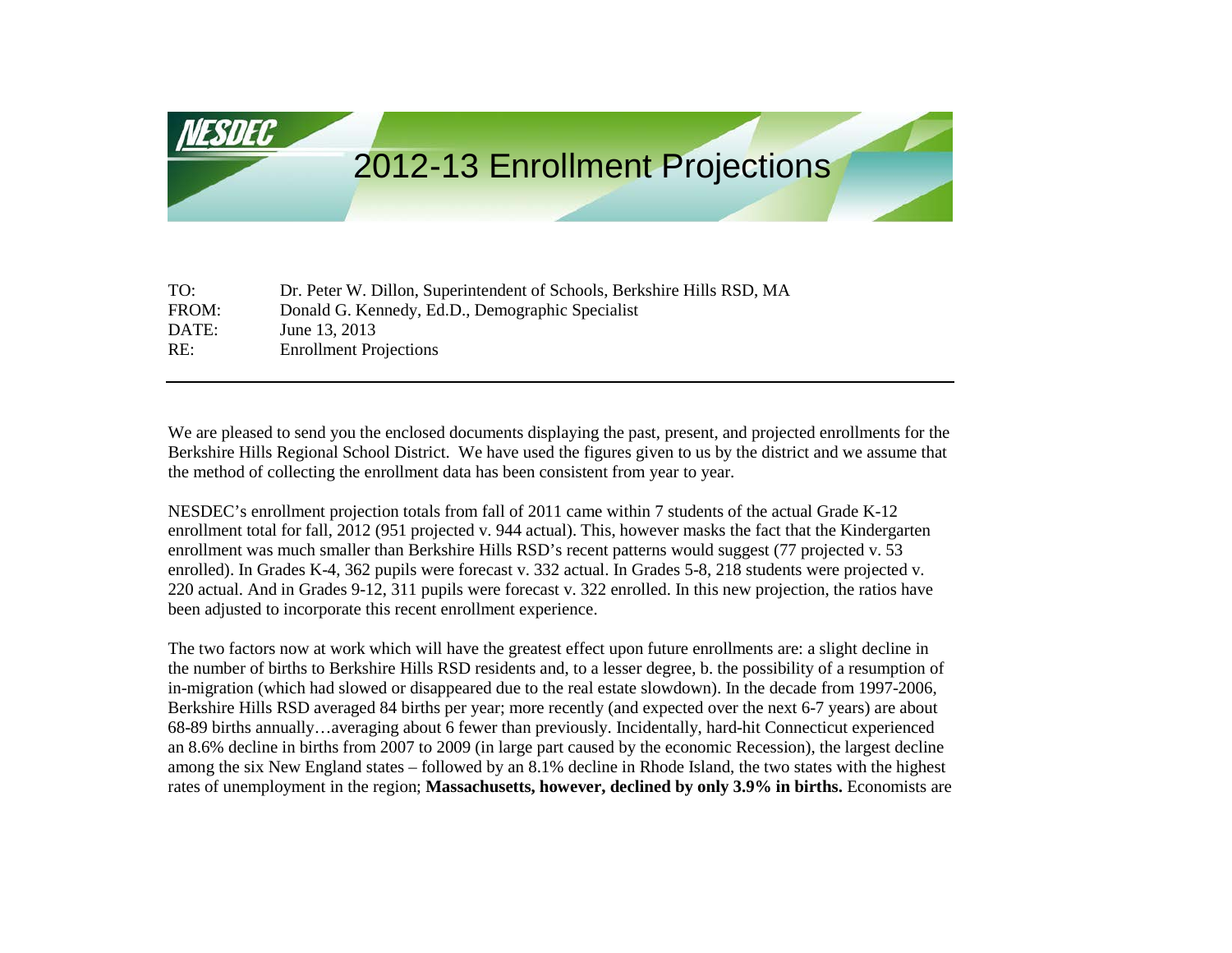forecasting a slow-yet-steady recovery from the current rates of unemployment (RI 9.1%; CT 8.0%; ME 7.1%; **MA 6.4%;** NH 5.7%; and VT 4.1%) which, in turn, may lead to additional in-migration and births.

The ever-changing relationship between Berkshire Hills RSD births and Kindergarten enrollments is displayed on the B-K graph. Berkshire Hills RSD, over the past seven years, has registered about 87 Kindergarteners for every 100 births (five years previous), a relationship which has been generally steady…**however this fall there were only 67 Kindergarteners for every 100 births five-years-previous – the cause of NESDEC's "underprojection".** Note on the graph, however, that in 2011 there were a robust 103 Kindergarteners for every 100 births. Grade 1 is expected to remain about 21% smaller than the previous year's Kindergarten class.

Like many nearby communities Berkshire Hills RSD continues to experience enrollment fluctuations of in/outmigration in Grades 1- 8 (the high school years were excluded, as there is a consistent gain of about 15% of each class at the end of Grade 8, with students "choicing-in" – thereby skewing the data). Over the past ten years, there have been seven years of 1-7% in-migration (including +5% in 2010 and 2012 and +7% in 2011); and three years of 2-3% out-migration. **Over the next four years, K-4 enrollments are forecast to decrease by a total of 31 students; Grades 5-8 to grow by a total of 43 pupils; and the high school grades to increase by about 45 pupils…all within the next four years. After that point these projections show slightly increasing enrollment in Grades K-4; a slight decline in Grades 5-8, as the smaller groups mature into that level; and flat enrollment at the high school. That said, it is quite likely that real estate turnover will have increased, bringing in new families - see the "Projections" page.**

**Will these patterns really last for as long as ten years? Perhaps not.** All projections are most reliable in Years #1-5; and less reliable in Years #6-10. As soon as the economy and real estate situation improve in the region, additional in-migration may return to Berkshire Hills RSD. Many communities in the region sold during 2008- 2012 only about 60-80% as many homes as in 2005-2007. Building permits have slowed as well; see the "Additional Data" table below. See the description on Page 4 below regarding "reliability of projections". If the real estate situation improves more quickly than is anticipated, the children of the new families moving in are likely to be split 60% in Grades K-4; 30% in Grades 5-8; and 10% at the high school level.

Recent New England trends in the 275+ district for which NESDEC furnishes projections are primarily on the side of declining enrollments, due to fewer births combined with fewer new families moving into the districts…the latter factor, however, may be changing as we expect in Berkshire Hills RSD. Large cities and their nearby communities have displayed flat or rising numbers of births, and enough new renters to keep the school population flat or rising slightly.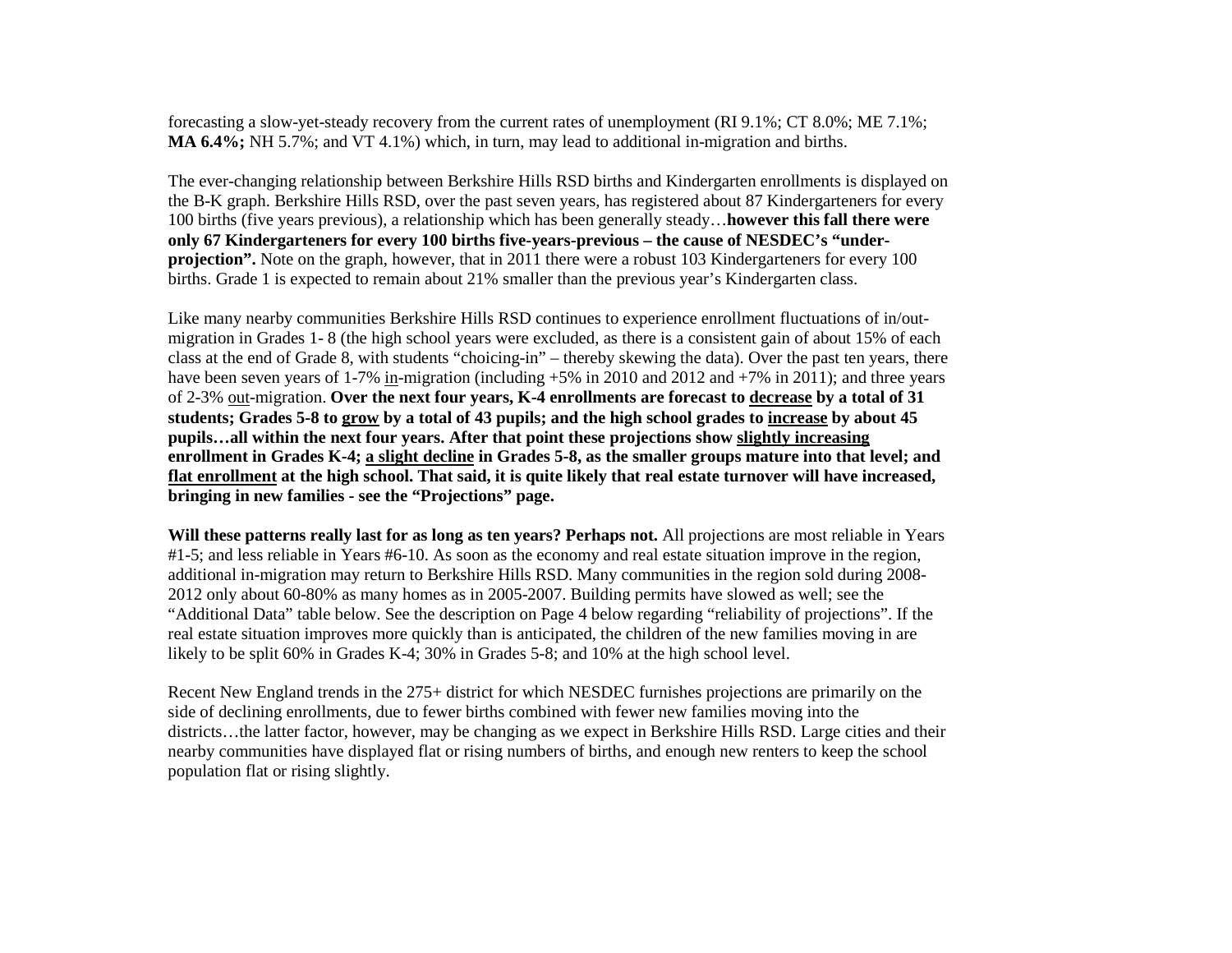The two most difficult grades to forecast in all districts are Kindergarten and Grade 9. The latter is difficult to anticipate, as there are so many options for Grade 9 (in vocational or agricultural schools, private or parochial non-public schools, etc. Kindergarten can be difficult to project based upon births alone, as many districts have large numbers of "net move-ins/move-outs" who are ages 1-4. **Some districts take the extra steps to track 3 and 4-year olds with a local census, or report to NESDEC the known number of 4-year olds in local preschools/nursery schools which typically enroll Kindergarteners in the district. Knowing this information helps NESDEC to project Kindergarteners more reliably…as does data from the Kindergarten Screening in districts which also track 3 and 4-year old siblings (or neighbors) at that time. The more data, in addition to births, which is sent to NESDEC, the greater is the chance that "enrollment surprises" will be minimized.** 

A word about PK projections: the trend in virtually every district is to serve additional 3 and 4-year olds each year, even if the number of Kindergarteners is in decline. Hence, the rising numbers in PK projections. The reasons why additional 3 and 4-years olds are being served are multiple: more children in need of Special Education services are being identified at early ages, including larger number of students on the autism spectrum. Further, many districts are moving to expand their services to "typically developing" 3 and 4-year olds in order to improve/enhance the educational quality of their existing programs. Longitudinal research continues to indicate both the educational and fiscal benefits of early intervention programs of schooling.

If your district has need for further assistance in the area of long range facilities planning, we urge you to call so that we might discuss our planning services which include our Demographic and Long-Range Enrollment Projection Studies.

We have enclosed suggestions for interpreting the printout and a brief description of the modified cohort survival methodology used in preparing the projections. As always, we would be delighted to hear from you regarding ways in which we might make the enrollment forecasts more useful to you. Please don't hesitate to call or email us at **[ep@nesdec.org](mailto:ep@nesdec.org)**. Best wishes for the school year.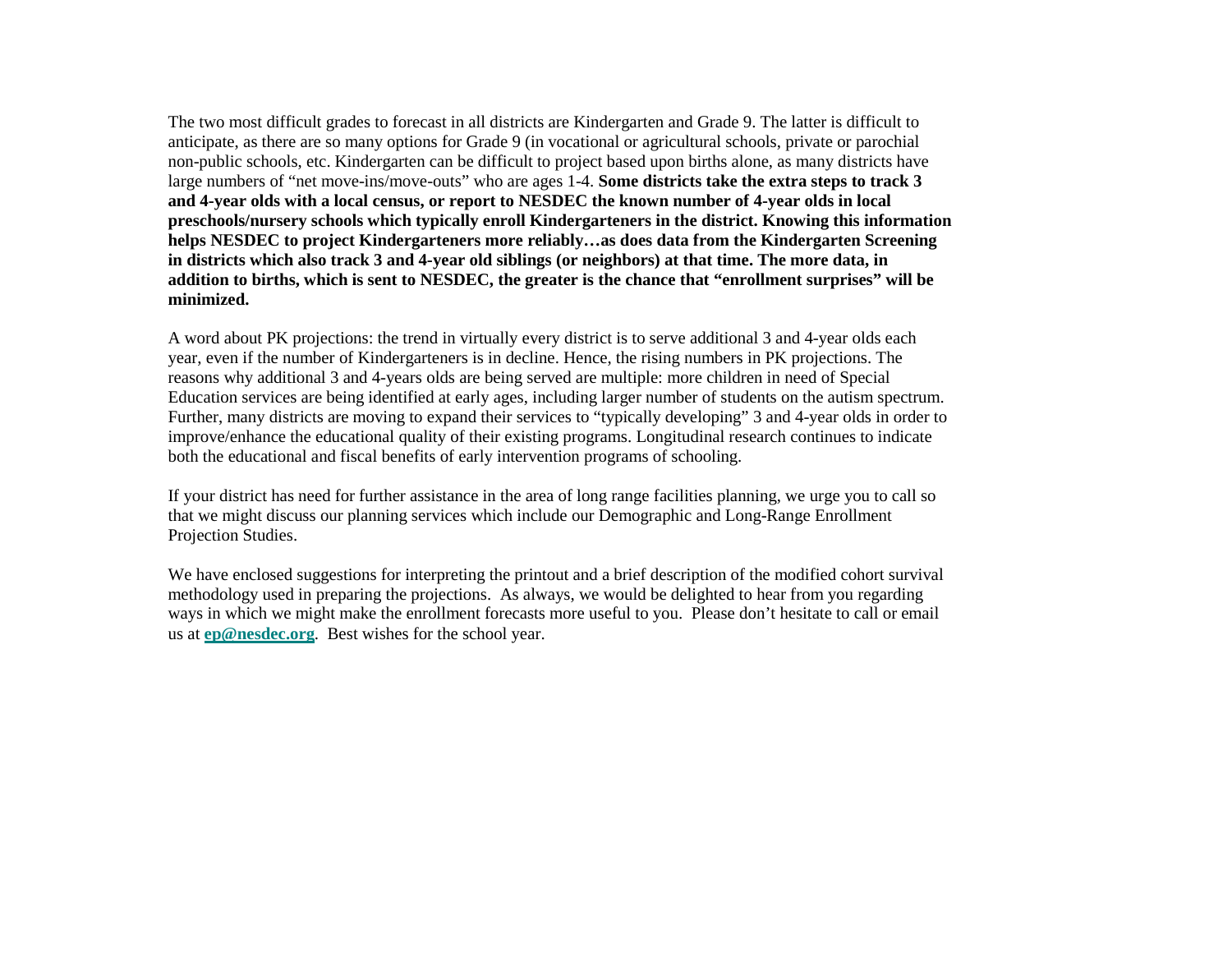

#### Historical Public Enrollments

- 1. After the "YEAR" column can be found the "BIRTHS" column. The number of births to residents for each of eleven years is displayed. Note any trends, e.g., have births been decreasing? increasing? leveling off? Kindergarten and Grade 1 enrollments are normally quite responsive to these fluctuations.
- 2. Look down the K and 1 columns and note the direction of the trend. This affords a comparison of these classes over a ten-year period. Add the K and Grade 1 enrollments of the first school year recorded, and compare them with the sum of the current K and Grade 1 enrollments.
- 3. Take the first K class and follow it diagonally to trace its movement to Grade 1, 2, etc. up to its current 10th grade status. This comparison (which can be accomplished for other classes also) gives some measure of the effects of migration in your school district. If a sixth grade class today is larger than it was as a K class six years ago, then in-migration has probably occurred; if it is smaller, then out-migration has probably occurred.
- 4. Compare each K class with the previous year's graduating class. Note which is larger and by what amount one surpasses the other. Larger graduating classes generally reflect declining enrollments; larger K classes generally indicate increasing enrollments.
- 5. In the "Grade Combinations" section, note the trends of elementary, middle school/junior high, and high school enrollments. A significant and consistent trend in these summaries usually results in the corresponding trend for projected enrollments. If enrollments are leveling off in the elementary grades after a period of decline, then the secondary enrollments might be expected to continue to decline for several years until the leveling off experience has had time to take hold at the secondary grades.

#### Enrollment Projections

1. Note the trends exhibited in the total K-12 (or 1-12) projection for the next five years as well as the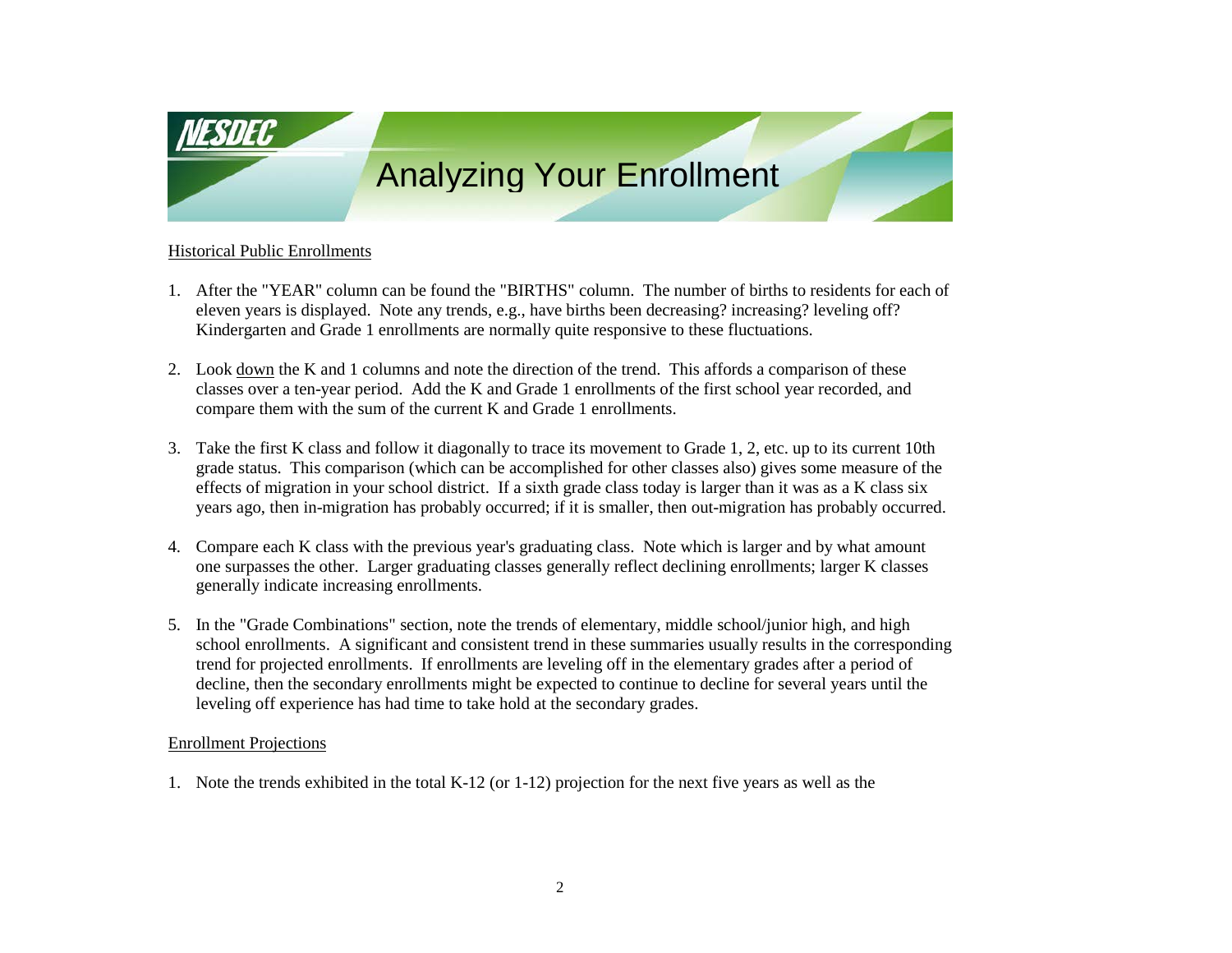projections for various grade combinations. The trends on this page should generally exhibit a continuation of the trends mentioned above for historical enrollments, although the rate of change may be quite different.

- 2. Look at the births in the most recent years and note whether the trend is up, down, or level.
- 3. Make similar comparisons as appropriate on this page as were suggested for the "Historical Public Enrollments" page.

### **PROJECTION METHODOLOGY**

The cohort survival technique is the most frequently used method of preparing enrollment forecasts. NESDEC uses that technique, but modifies it in order to move away from forecasts which are wholly computer or formula driven. Such modification permits the incorporation of important, current town-specific information into the generation of the enrollment forecasts. Basically, percentages are calculated from the historical enrollment data to determine a reliable percentage of increase or decrease in enrollment between any two grades. For example, if 100 students enrolled in Grade 1 in 2010-11, increased to 104 students in Grade 2 in 2011-12, the percentage of survival would have been 104% or a ratio of 1.04. Such ratios are calculated between each pair of grades or years in school over several recent years.

After study and analysis of the historical ratios and based upon a reasonable set of assumptions regarding births, migration rates, retention rates, etc., ratios most indicative of future growth patterns are determined for each pair of grades. The ratios thus selected are applied to the present enrollment statistics for a pre-determined number of years. The ratios used are the key factors in the reliability of the projections, given the validity of the data at the starting point. The strength of the ratios lies in the fact that each ratio encompasses collectively the variables that account for increases or decreases in the size of a grade enrollment as it moves on to the next grade. Each ratio represents the cumulative effect of the following factors:

- 1. Real estate turnover and new residential construction;
- 2. Migration, in or out, of the schools;
- 3. Drop-outs, transfers, etc.;
- 4. Births to residents;
- 5. Retention in the same grade.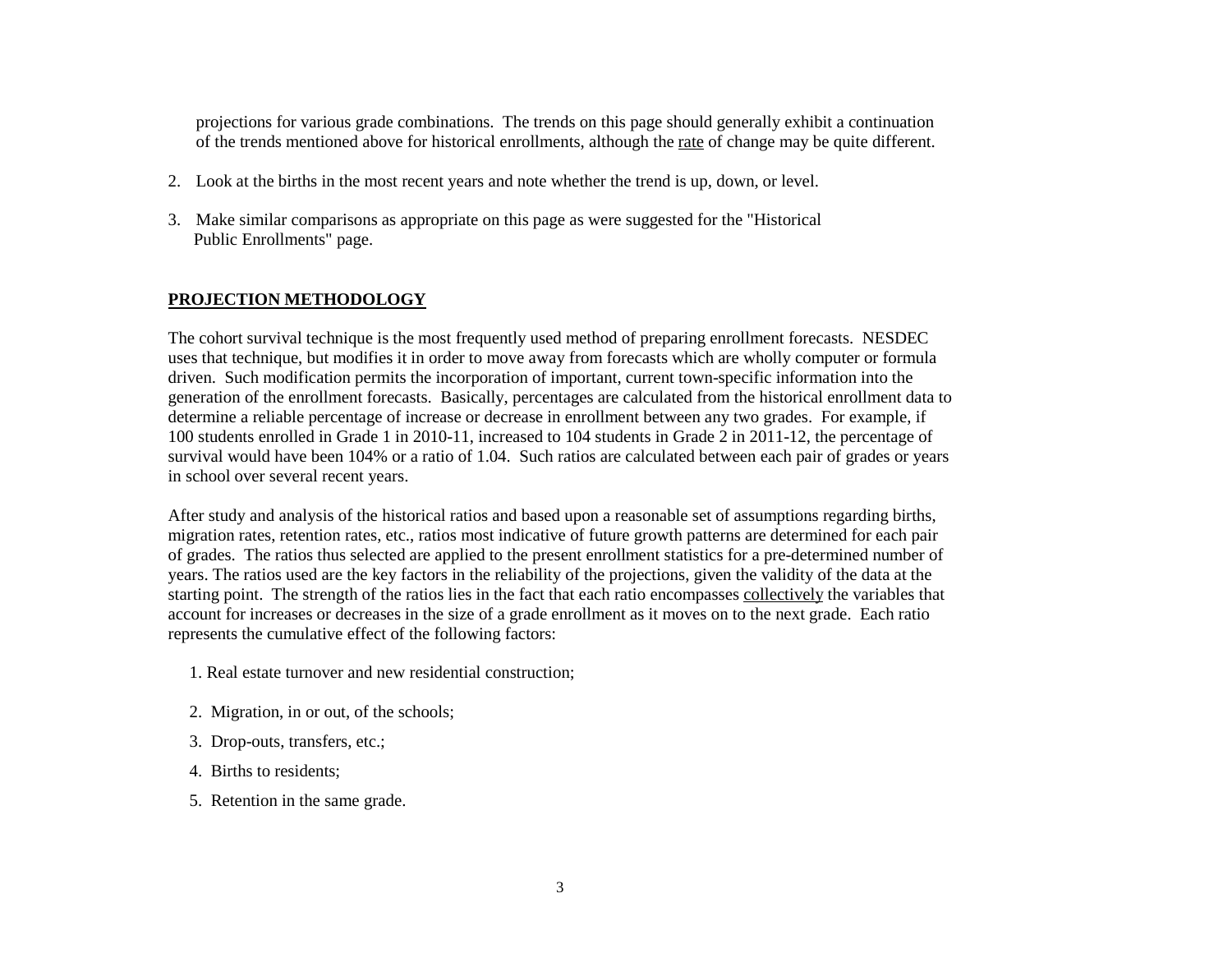#### **RELIABILITY OF ENROLLMENT PROJECTIONS**

Projections can serve as useful guides to school administrators for educational planning. In this regard, the projections are generally most reliable when they are closest in time to the current year. Projections six to ten years out may serve as a guide to future enrollments, and are useful for facility planning purposes. However, they should be viewed as subject to change given the possibility for change in the underlying assumptions/trends.

Projections based upon **the children already in the district** (the current K-12 population only) will be the most reliable; the second level of reliability will be for those children already **born into the community but not yet old enough to be in school.** The least reliable category is the group for which an estimate must be made **to predict the number of births**, thereby adding an additional variable. See these three multi-colored groupings on the "Projected Enrollment" slide/page.

**How often do the actual enrollments closely match the NESDEC projections?** The research literature reports the closest that enrollment forecasters are likely to come to actual enrollments is about 1% variance per yearfrom-the-known-data. That is, a 1% variance from projection-to-actual "one-year-out" into the future (2% variance "two-years-out" … 10% variance "ten-years-out"). NESDEC reaches this "highest possible" standard in about 90% of cases. When our NESDEC variance is greater, the reasons often are one of the following: a. imbedded/intervening "hidden" variables (examples: a parochial school closed or other students returned from non-public schools, a charter school opened, the Kindergarten program changed entrance age or to extended/fullday, the high school toughened its course credit/graduation requirements, the District set new attendance boundaries for elementary schools, or the District had well-publicized budget/referendum difficulties); b. the District size was below 500 students, thus subject to fluctuations; or c. the District has not done enrollment projections on an annual basis.

Annual updates allow for early identification of recent changes in historical trends. When the actual enrollment in a grade is significantly different (high or low) from the projected number, it is important (yet difficult) to determine whether this is a one-year aberration or whether a new trend may be starting. **In light of this, NESDEC urges all school districts to have updated enrollment forecasts developed by NESDEC each October.** This service is available at no cost to affiliated school districts.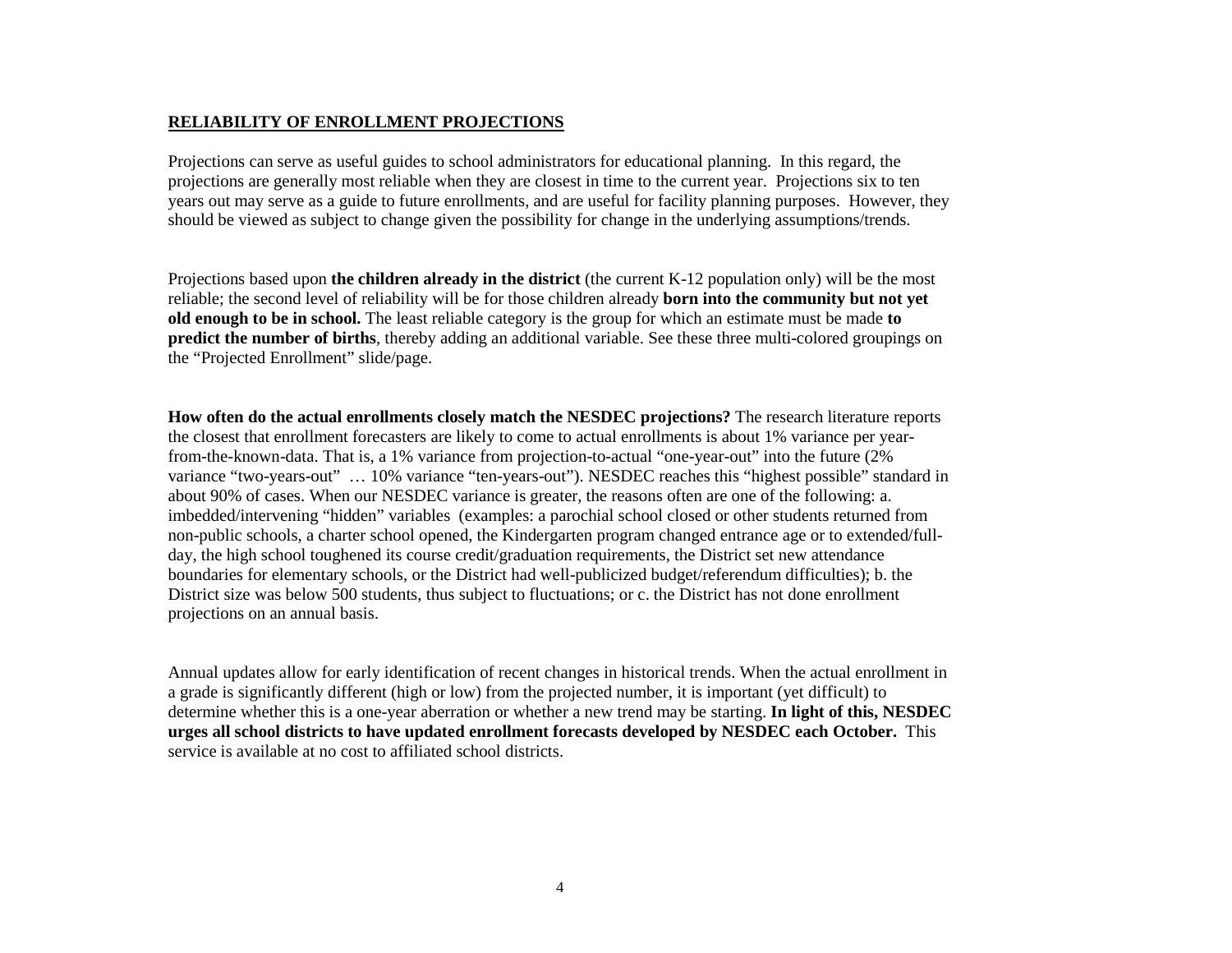Using This Information Electronically

If you would like to extract the information contained in this report for your own documents or presentations, you can use Adobe Acrobat reader to convert the desired information to a "snapshot," which can be inserted into PowerPoint slides, Word documents, etc. Because the snapshot tool creates a graphic, the image is not editable.

Steps for Using The Snapshot Tool in Adobe Acrobat Reader 8.0:

1. Click on Tools Menu;

<u>VESDEC</u>

- 2. Choose "Select & Zoom;"
- 3. Choose "Snapshot Tool;"
- 4. Click and drag around the text, chart, and/or graphics that you would like to capture: your selection will be copied to the clipboard automatically;
- 5. Click in the document where you would like the information to appear;\*
- 6. Give Paste command.

If you have an earlier version of Adobe Acrobat and these instructions don't work for you, contact your tech support person, or NESDEC and we will try to assist you. Telephone (508)481-9444 or [ep@nesdec.org.](mailto:ep@nesdec.org) Ask for Peggy, Don, or Carol.

\*You may paste your snapshot onto a PowerPoint slide, onto an Excel sheet, or even into a graphics program to save as a separate graphic file (in .jpg or other format), so that it is available for inserting into future documents.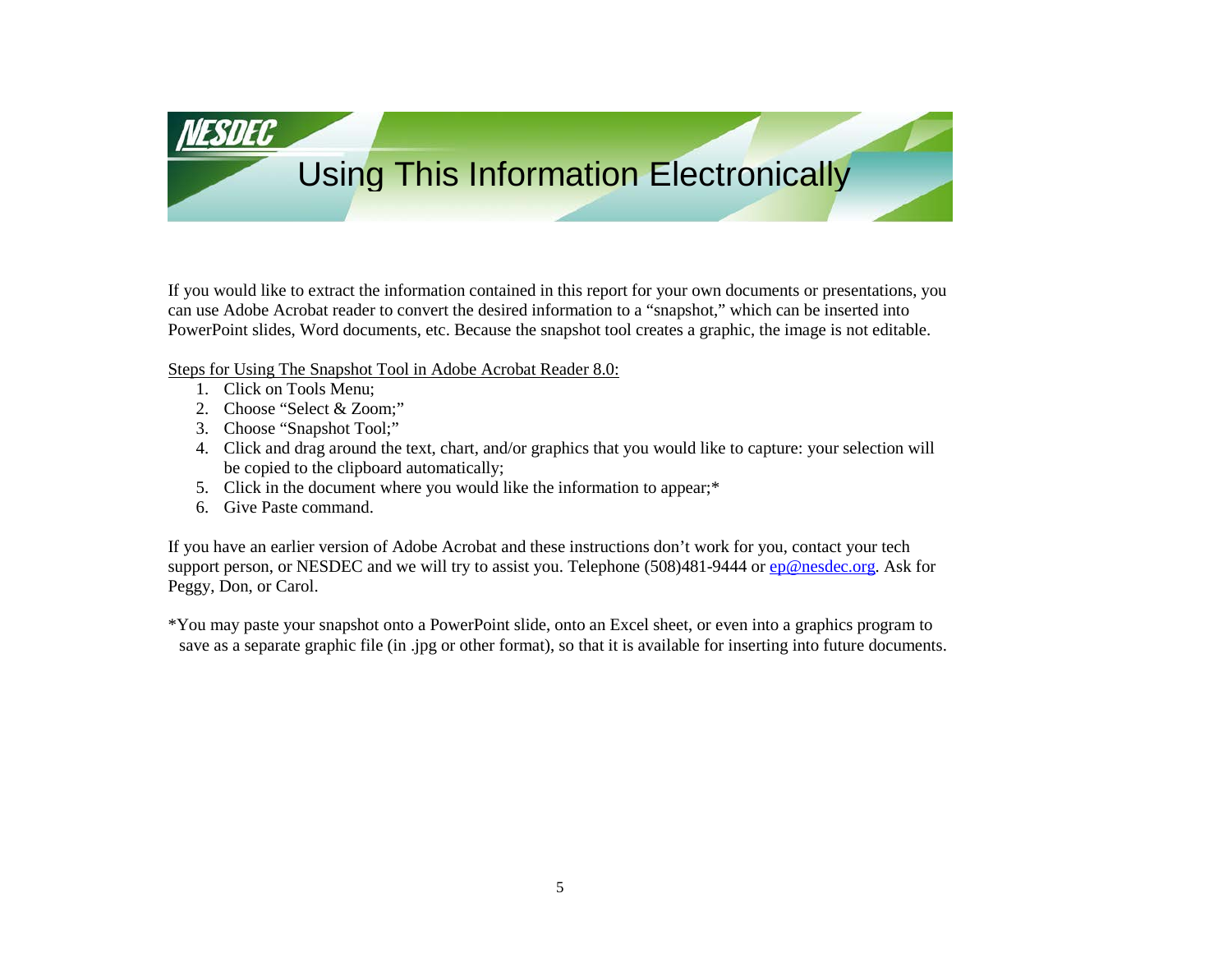# Berkshire Hills RSD, MA Historical Enrollment

## **School District: Berkshire Hills RSD, MA 6/13/2013**

<u>NESDEC</u>

|                      | <b>Historical Enrollment By Grade</b> |                       |           |    |              |           |    |    |    |    |    |    |     |     |     |     |             |        |              |
|----------------------|---------------------------------------|-----------------------|-----------|----|--------------|-----------|----|----|----|----|----|----|-----|-----|-----|-----|-------------|--------|--------------|
| <b>Birth</b><br>Year | <b>Births</b>                         | <b>School</b><br>Year | <b>PK</b> | ĸ  |              | <b>CO</b> | 3  |    |    | 6  |    | 8  | 9   | 10  | 11  | 12  | <b>UNGR</b> | $K-12$ | <b>PK-12</b> |
| 1997                 | 92                                    | 2002-03               | 22        | 61 |              | 60        | 75 |    | 89 | 90 | 85 | 97 | 105 | 99  | 118 | 114 | 4           | 1140   | 1162         |
| 1998                 | 72                                    | 2003-04               |           | 60 | 58           | 64        | 62 | 72 | 66 | 90 | 86 | 85 | 109 | 97  | 94  | 116 |             | 1064   | 1071         |
| 1999                 | 97                                    | 2004-05               | 8         | 67 | 62           | 55        | 64 | 57 | 75 | 69 | 94 | 95 | 88  | 122 | 89  | 83  | 0           | 1020   | 1028         |
| 2000                 | 68                                    | 2005-06               | 21        | 85 | 53           | 67        | 56 | 67 | 64 | 82 | 73 | 96 | 113 | 83  | 114 | 81  | 2           | 1036   | 1057         |
| 2001                 | 89                                    | 2006-07               | 20        | 67 | 62           | 57        | 68 | 52 | 63 | 62 | 80 | 69 | 109 | 113 | 90  | 117 |             | 1010   | 1030         |
| 2002                 | 92                                    | 2007-08               | 22        | 74 | 50           | 75        | 58 | 68 | 58 | 70 | 65 | 76 | 81  | 106 | 114 | 93  | 0           | 988    | 1010         |
| 2003                 | 90                                    | 2008-09               | 19        | 70 | $5^{\prime}$ | 54        |    | 64 | 69 | 59 | 76 | 65 | 89  | 81  | 103 | 107 |             | 965    | 984          |
| 2004                 | 93                                    | 2009-10               | 25        | 90 | 62           | 53        | 55 | 74 | 58 | 72 | 59 | 68 | 80  | 93  | 82  | 108 | 6           | 960    | 985          |
| 2005                 | 78                                    | 2010-11               | 21        | 85 | 67           | 65        | 57 | 54 | 75 | 68 | 72 | 63 | 76  | 83  | 89  | 87  | 0           | 941    | 962          |
| 2006                 | 69                                    | 2011-12               | 14        |    | 69           | 78        |    | 60 | 56 | 78 | 77 | 72 | 68  | 81  | 76  | 92  |             | 949    | 963          |
| 2007                 | 79                                    | 2012-13               |           | 53 | 57           |           | 76 | 75 | 70 | 58 | 82 | 80 | 91  | 75  | 83  | 73  | 21          | 965    | 976          |

|         |       | <b>Historical Enrollment in Grade Combinations</b> |       |       |       |         |       |          |          |
|---------|-------|----------------------------------------------------|-------|-------|-------|---------|-------|----------|----------|
| Year    | $K-4$ | $K-5$                                              | $K-6$ | $K-8$ | $5-8$ | $6 - 8$ | $7-8$ | $7 - 12$ | $9 - 12$ |
| 2002-03 | 339   | 428                                                | 518   | 700   | 361   | 272     | 182   | 618      | 436      |
| 2003-04 | 316   | 382                                                | 472   | 643   | 327   | 261     | 171   | 587      | 416      |
| 2004-05 | 305   | 380                                                | 449   | 638   | 333   | 258     | 189   | 571      | 382      |
| 2005-06 | 328   | 392                                                | 474   | 643   | 315   | 251     | 169   | 560      | 391      |
| 2006-07 | 306   | 369                                                | 431   | 580   | 274   | 211     | 49    | 578      | 429      |
| 2007-08 | 325   | 383                                                | 453   | 594   | 269   | 211     | 141   | 535      | 394      |
| 2008-09 | 316   | 385                                                | 444   | 585   | 269   | 200     | 141   | 521      | 380      |
| 2009-10 | 334   | 392                                                | 464   | 591   | 257   | 199     | 127   | 490      | 363      |
| 2010-11 | 328   | 403                                                | 471   | 606   | 278   | 203     | 35    | 470      | 335      |
| 2011-12 | 349   | 405                                                | 483   | 632   | 283   | 227     | 49    | 466      | 317      |
| 2012-13 | 332   | 402                                                | 460   | 622   | 290   | 220     | 162   | 484      | 322      |

| <b>Historical Percentage Changes</b> |        |        |          |
|--------------------------------------|--------|--------|----------|
| Year                                 | $K-12$ | Diff.  | %        |
| 2002-03                              | 1140   | 0      | 0.0%     |
| 2003-04                              | 1064   | $-76$  | $-6.7%$  |
| 2004-05                              | 1020   | $-44$  | $-4.1%$  |
| 2005-06                              | 1036   | 16     | 1.6%     |
| 2006-07                              | 1010   | $-26$  | $-2.5%$  |
| 2007-08                              | 988    | $-22$  | $-2.2%$  |
| 2008-09                              | 965    | $-23$  | $-2.3%$  |
| 2009-10                              | 960    | -5     | $-0.5%$  |
| 2010-11                              | 941    | $-19$  | $-2.0%$  |
| 2011-12                              | 949    | 8      | 0.9%     |
| 2012-13                              | 965    | 16     | 1.7%     |
| Change                               |        | $-175$ | $-15.4%$ |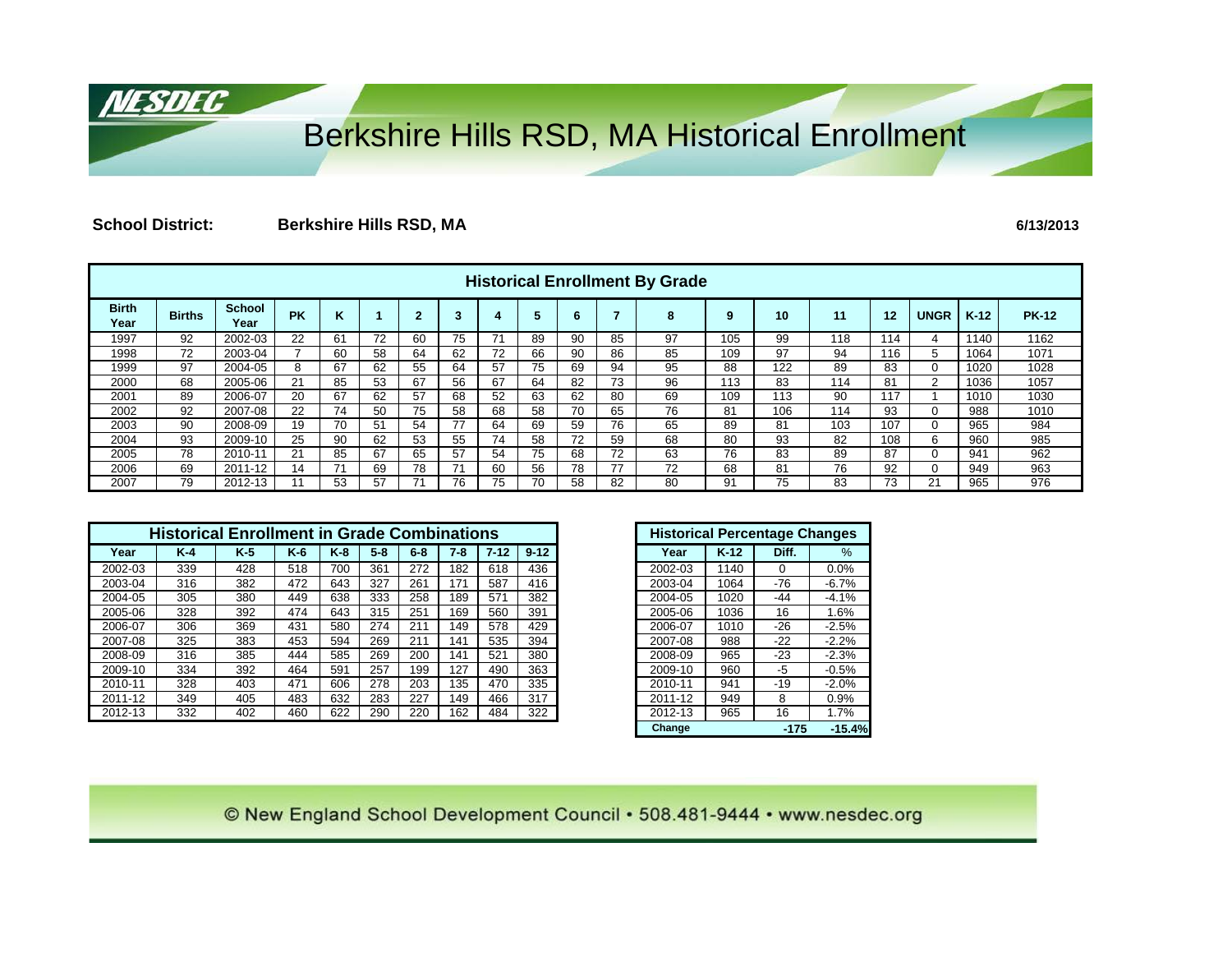Berkshire Hills RSD, MA Historical Enrollment

## **PK-12, 2002-2012**

**NESDEC** 

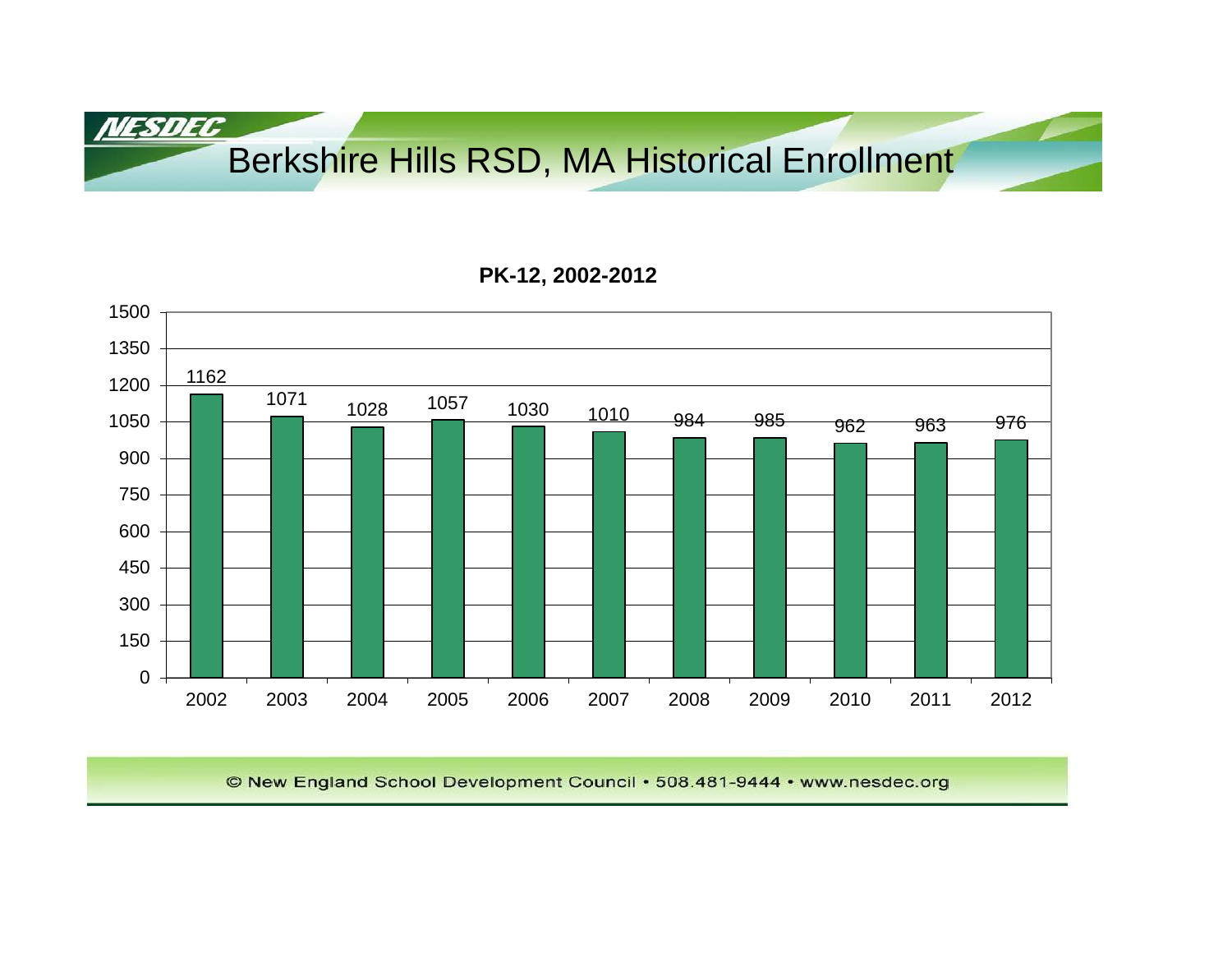# Berkshire Hills RSD, MA Projected Enrollment

#### **School District: Berkshire Hills RSD, MA 6/13/2013**

NESDEC

|                      | <b>Enrollment Projections By Grade*</b> |        |                                                    |           |                 |                                |              |          |          |    |    |    |                                |                                     |                |         |     |             |                                    |              |
|----------------------|-----------------------------------------|--------|----------------------------------------------------|-----------|-----------------|--------------------------------|--------------|----------|----------|----|----|----|--------------------------------|-------------------------------------|----------------|---------|-----|-------------|------------------------------------|--------------|
| <b>Birth</b><br>Year | <b>Births</b>                           |        | <b>School</b><br>Year                              | <b>PK</b> | Κ               |                                | $\mathbf{2}$ | 3        | 4        | 5  | 6  | 7  | 8                              | 9                                   | 10             | 11      | 12  | <b>UNGR</b> | $K-12$                             | <b>PK-12</b> |
| 2007                 | 79                                      |        | 2012-13                                            | 11        | 53              | 57                             | 71           | 76       | 75       | 70 | 58 | 82 | 80                             | 91                                  | 75             | 83      | 73  | 21          | 965                                | 976          |
| 2008                 | 89                                      |        | 2013-14                                            | 12        | 76              | 42                             | 62           | 74       | 78       | 77 | 75 | 61 | 84                             | 92                                  | 97             | 72      | 85  | 21          | 996                                | 1008         |
| 2009                 | 80                                      |        | 2014-15                                            | 13        | 74              | 60                             | 45           | 65       | 76       | 80 | 82 | 79 | 63                             | 97                                  | 98             | 94      | 73  | 21          | 1007                               | 1020         |
| 2010                 | 68                                      |        | 2015-16                                            | 14        | 63              | 58                             | 65           | 47       | 67       | 78 | 86 | 87 | 81                             | 73                                  | 103            | 95      | 96  | 21          | 1020                               | 1034         |
| 2011                 | 77                                      | (est.) | 2016-17                                            | 15        | $\overline{72}$ | 50                             | 63           | 68       | 48       | 69 | 83 | 91 | 90                             | 93                                  | 78             | 99      | 97  | 21          | 1022                               | 1037         |
| 2012                 | 79                                      | (est.  | 2017-18                                            | 16        | 73              | 57                             | 54           | 66       | 70       | 49 | 74 | 88 | 94                             | 104                                 | 99             | 75      | 101 | 21          | 1025                               | 1041         |
| 2013                 | 79                                      | (est.) | 2018-19                                            | 17        | 73              | 57                             | 62           | 56       | 68       | 72 | 52 | 78 | 91                             | 108                                 | 111            | 96      | 76  | 21          | 1021                               | 1038         |
| 2014                 | 76                                      | (est.) | 2019-20                                            | 18        | 71              | 57                             | 62           | 65       | 58       | 70 | 77 | 55 | 80                             | 105                                 | 115            | 107     | 98  | 21          | 1041                               | 1059         |
| 2015                 | 76                                      | (est.) | 2020-21                                            | 19        | 70              | 56                             | 62           | 65       | 67       | 60 | 75 | 81 | 57                             | 92                                  | 112            | 111     | 109 | 21          | 1038                               | 1057         |
| 2016                 | 77                                      | (est.  | 2021-22                                            | 20        | 72              | 55                             | 61           | 65       | 67       | 69 | 64 | 79 | 83                             | 66                                  | 98             | 108     | 113 | 21          | 1021                               | 1041         |
| 2017                 | 77                                      | (est.  | 2022-23                                            | 21        | 72              | 57                             | 59           | 64       | 67       | 69 | 74 | 68 | 81                             | 96                                  | 70             | 95      | 110 | 21          | 1003                               | 1024         |
|                      |                                         |        | *Projections should be updated on an annual basis. |           |                 | Based on an estimate of births |              |          |          |    |    |    | Based on children already born |                                     |                |         |     |             | Based on students already enrolled |              |
|                      |                                         |        | Projected Enrollment in Grade Combinations*        |           |                 |                                |              |          |          |    |    |    |                                | <b>Projected Percentage Changes</b> |                |         |     |             |                                    |              |
| Year                 | $K-4$                                   | $K-5$  | $K-6$                                              | K-8       | $5-8$           | $6-8$                          | 7-8          | $7 - 12$ | $9 - 12$ |    |    |    | Years                          | $K-12$                              | Diff.          | %       |     |             |                                    |              |
| 2012-13              | 332                                     | 402    | 460                                                | 622       | 290             | 220                            | 162          | 484      | 322      |    |    |    | 2012-13                        | 965                                 | $\Omega$       | 0.0%    |     |             |                                    |              |
| 2013-14              | 332                                     | 409    | 484                                                | 629       | 297             | 220                            | 145          | 491      | 346      |    |    |    | 2013-14                        | 996                                 | 31             | 3.2%    |     |             |                                    |              |
| 2014-15              | 320                                     | 400    | 482                                                | 624       | 304             | 224                            | 142          | 504      | 362      |    |    |    | 2014-15                        | 1007                                | 11             | 1.1%    |     |             |                                    |              |
| 2015-16              | 300                                     | 378    | 464                                                | 632       | 332             | 254                            | 168          | 535      | 367      |    |    |    | 2015-16                        | 1020                                | 13             | 1.3%    |     |             |                                    |              |
| 2016-17              | 301                                     | 370    | 453                                                | 634       | 333             | 264                            | 181          | 548      | 367      |    |    |    | 2016-17                        | 1022                                | $\overline{2}$ | 0.2%    |     |             |                                    |              |
| 2017-18              | 320                                     | 369    | 443                                                | 625       | 305             | 256                            | 182          | 561      | 379      |    |    |    | 2017-18                        | 1025                                | 3              | 0.3%    |     |             |                                    |              |
| 2018-19              | 316                                     | 388    | 440                                                | 609       | 293             | 221                            | 169          | 560      | 391      |    |    |    | 2018-19                        | 1021                                | $-4$           | $-0.4%$ |     |             |                                    |              |
| 2019-20              | 313                                     | 383    | 460                                                | 595       | 282             | 212                            | 135          | 560      | 425      |    |    |    | 2019-20                        | 1041                                | 20             | 2.0%    |     |             |                                    |              |
| 2020-21              | 320                                     | 380    | 455                                                | 593       | 273             | 213                            | 138          | 562      | 424      |    |    |    | 2020-21                        | 1038                                | $-3$           | $-0.3%$ |     |             |                                    |              |

See "Reliability of Enrollment Projections" section of accompanying letter. **Change 38 3.9% 3.9%** Projections are more reliable for Years 1-5 in the future than for Years 6 and beyond.

© New England School Development Council • 508.481-9444 • www.nesdec.org

2021-22 | 320 | 389 | 453 | 615 | 295 | 226 | 162 | 547 | 385 | | 2021-22 | 1021 | -17 | -1.6% 2022-23 319 388 462 611 292 223 149 520 371 2022-23 1003 -18 -1.8%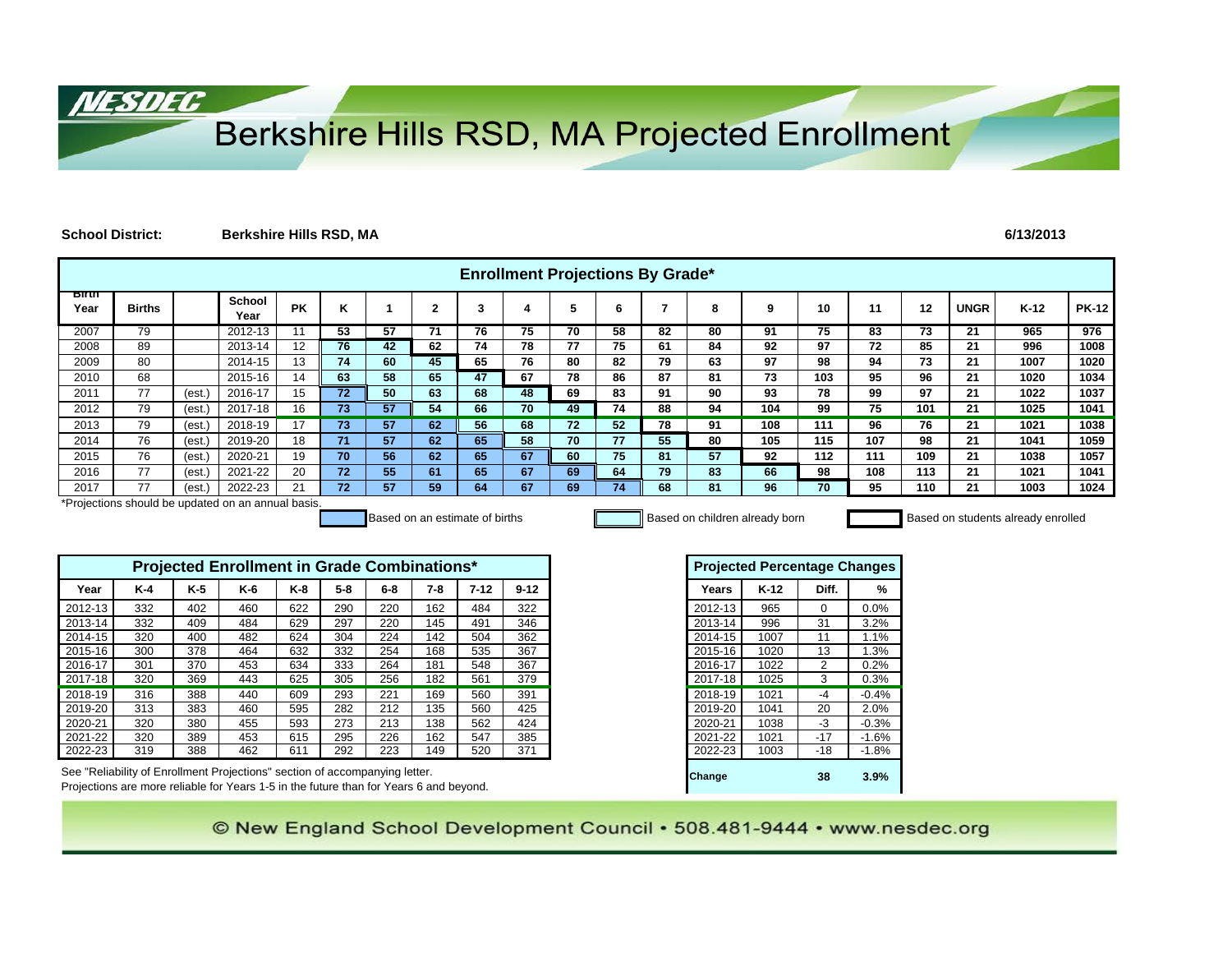Berkshire Hills RSD, MA Projected Enrollment

## **PK-12 TO 2022 Based On Data Through School Year 2012-13**

NESDEC

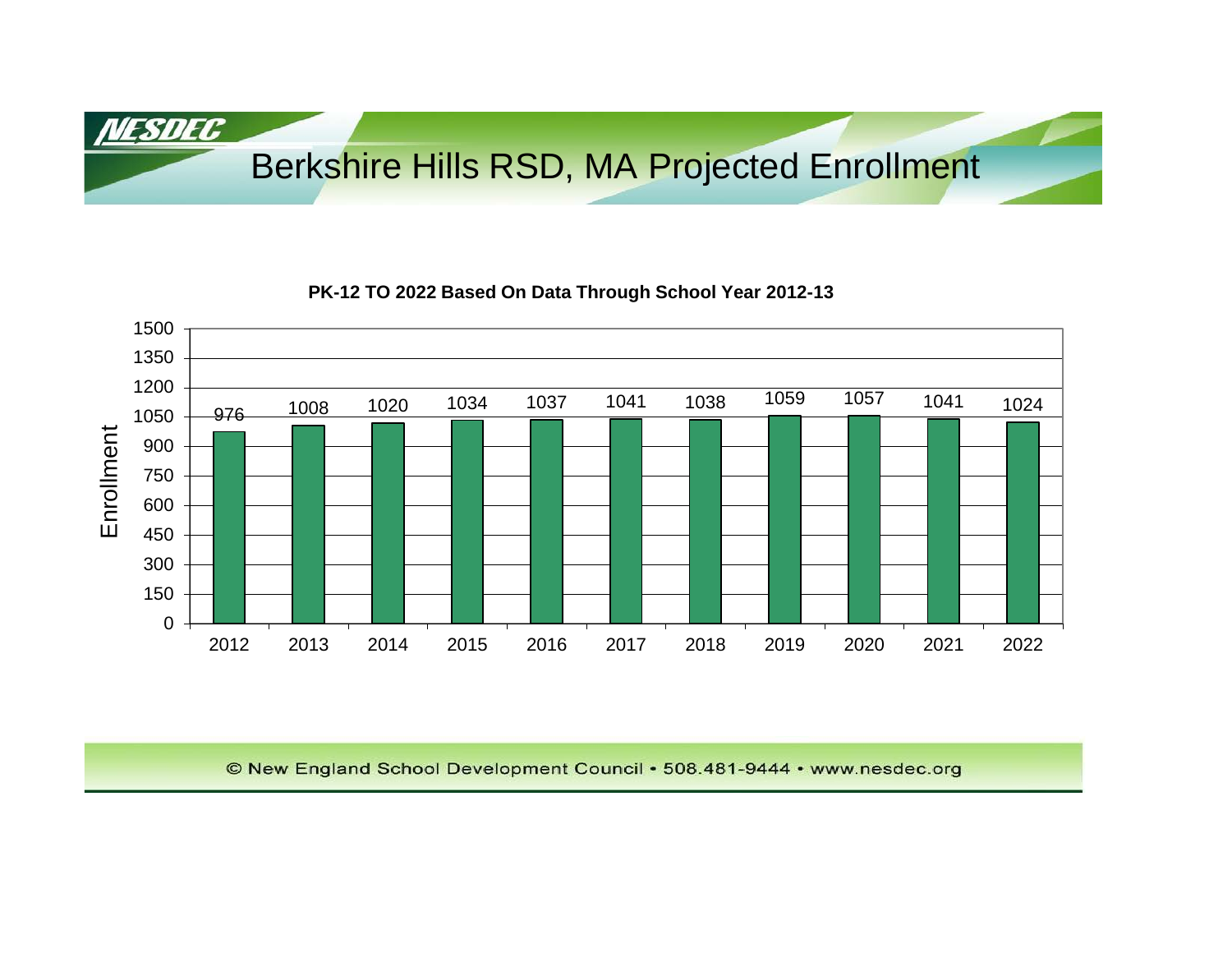# Berkshire Hills RSD, MA Historical & Projected Enrollment

## **PK-12, 2002-2022**

**NESDEC** 

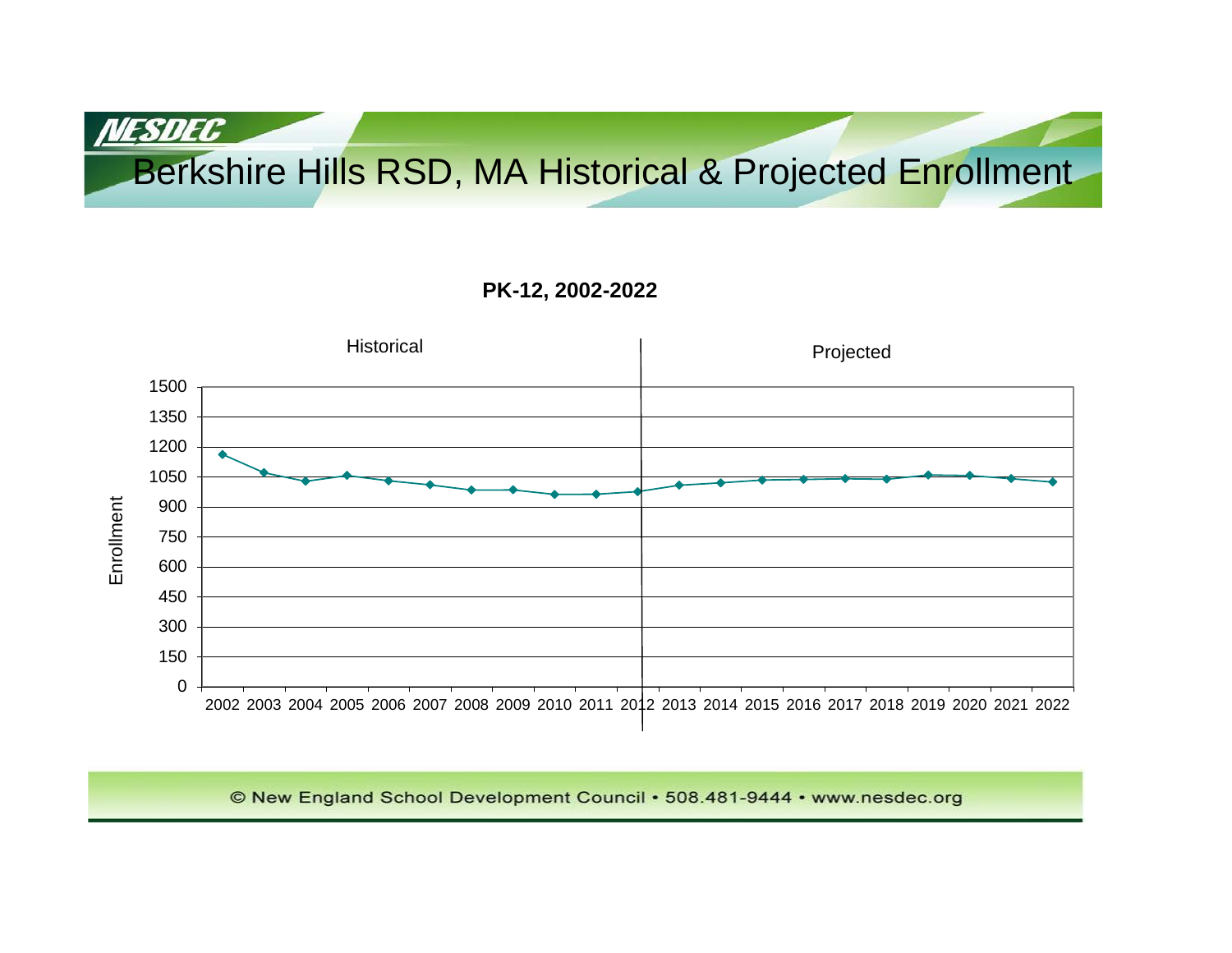Berkshire Hills RSD, MA Birth-to-Kindergarten Relationship

NESDEC